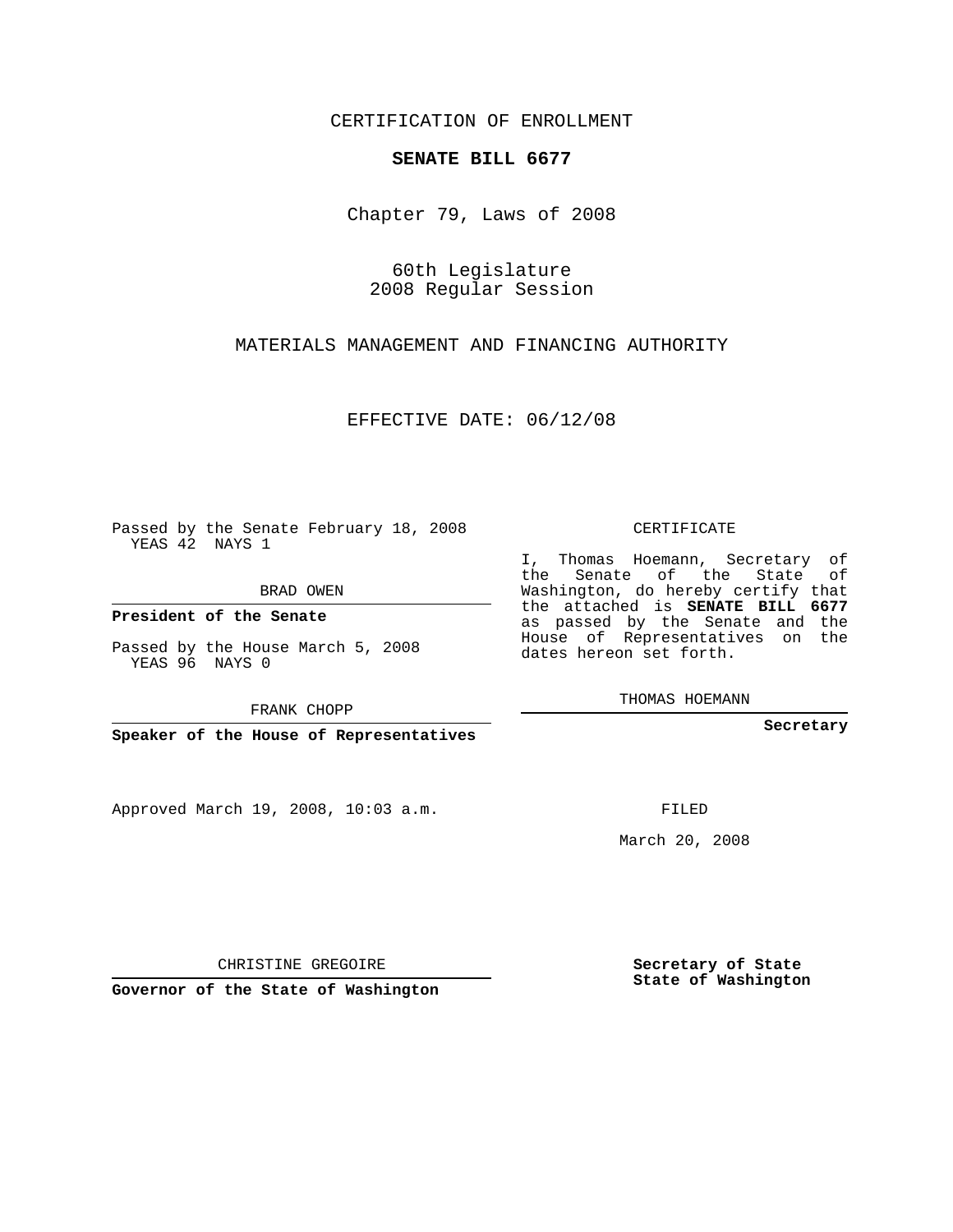## **SENATE BILL 6677** \_\_\_\_\_\_\_\_\_\_\_\_\_\_\_\_\_\_\_\_\_\_\_\_\_\_\_\_\_\_\_\_\_\_\_\_\_\_\_\_\_\_\_\_\_

\_\_\_\_\_\_\_\_\_\_\_\_\_\_\_\_\_\_\_\_\_\_\_\_\_\_\_\_\_\_\_\_\_\_\_\_\_\_\_\_\_\_\_\_\_

Passed Legislature - 2008 Regular Session

**State of Washington 60th Legislature 2008 Regular Session By** Senators Fraser, Roach, Fairley, and McCaslin; by request of State Treasurer

Read first time 01/21/08. Referred to Committee on Government Operations & Elections.

 AN ACT Relating to composition of the board of directors of the Washington materials management and financing authority; and amending RCW 70.95N.290.

BE IT ENACTED BY THE LEGISLATURE OF THE STATE OF WASHINGTON:

 **Sec. 1.** RCW 70.95N.290 and 2006 c 183 s 30 are each amended to read as follows:

 (1)(a) The authority is governed by a board of directors. The board of directors is comprised of eleven participating manufacturers, appointed by the director of the department. Five board positions are reserved for representatives of the top ten brand owners by return share of covered electronic products, and six board positions are reserved for representatives of other brands, including at least one board position reserved for a manufacturer who is also a retailer selling their own private label. The return share of covered electronic products used to determine the top ten brand owners for purposes of electing the board must be determined by the department by January 1, 2007.

 (b) The board must have representation from both television and computer manufacturers.